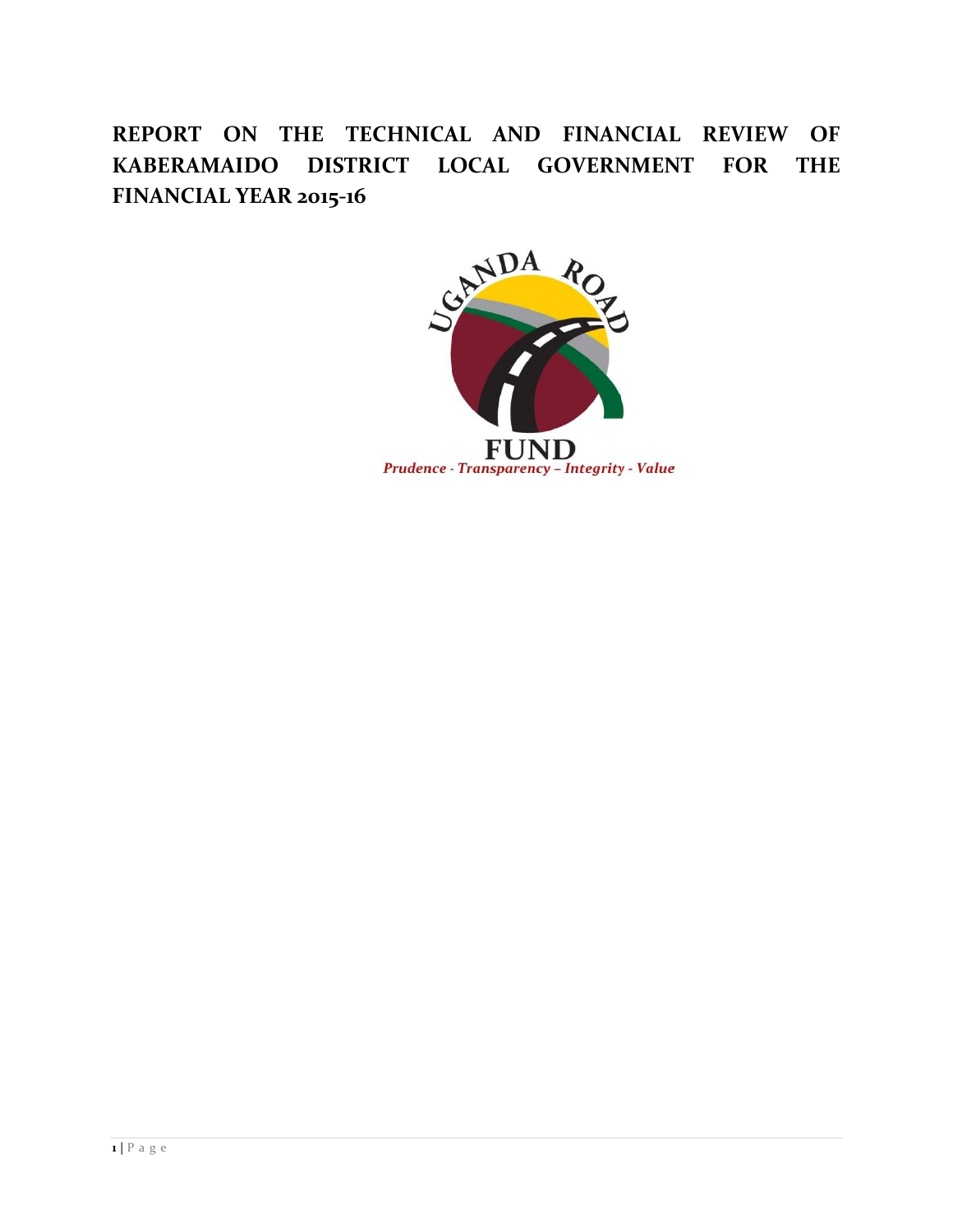# **TABLE OF CONTENTS**

| $\mathbf{1}$ . |     |                                                                                |
|----------------|-----|--------------------------------------------------------------------------------|
|                | 1.1 |                                                                                |
|                | 1.2 |                                                                                |
|                | 1.3 |                                                                                |
|                | 1.4 |                                                                                |
|                | 1.5 |                                                                                |
|                | 1.6 |                                                                                |
|                | 1.7 |                                                                                |
| 2.             |     |                                                                                |
| $\mathbf{3}$   |     | SPECIFIC TECHNICAL REVIEW FINDINGS ON SELECTED ROADS INSPECTED 11              |
|                | 3.1 | Routine mechanised maintenance of Abalang-Idamakan-Surambaya road (8.6 km) 11  |
|                | 3.2 | Routine mechanised maintenance of Obwangor roads (2.2 km) in Kaberamaido TC 12 |
| $\mathbf{4}$   |     |                                                                                |
|                | 4.1 |                                                                                |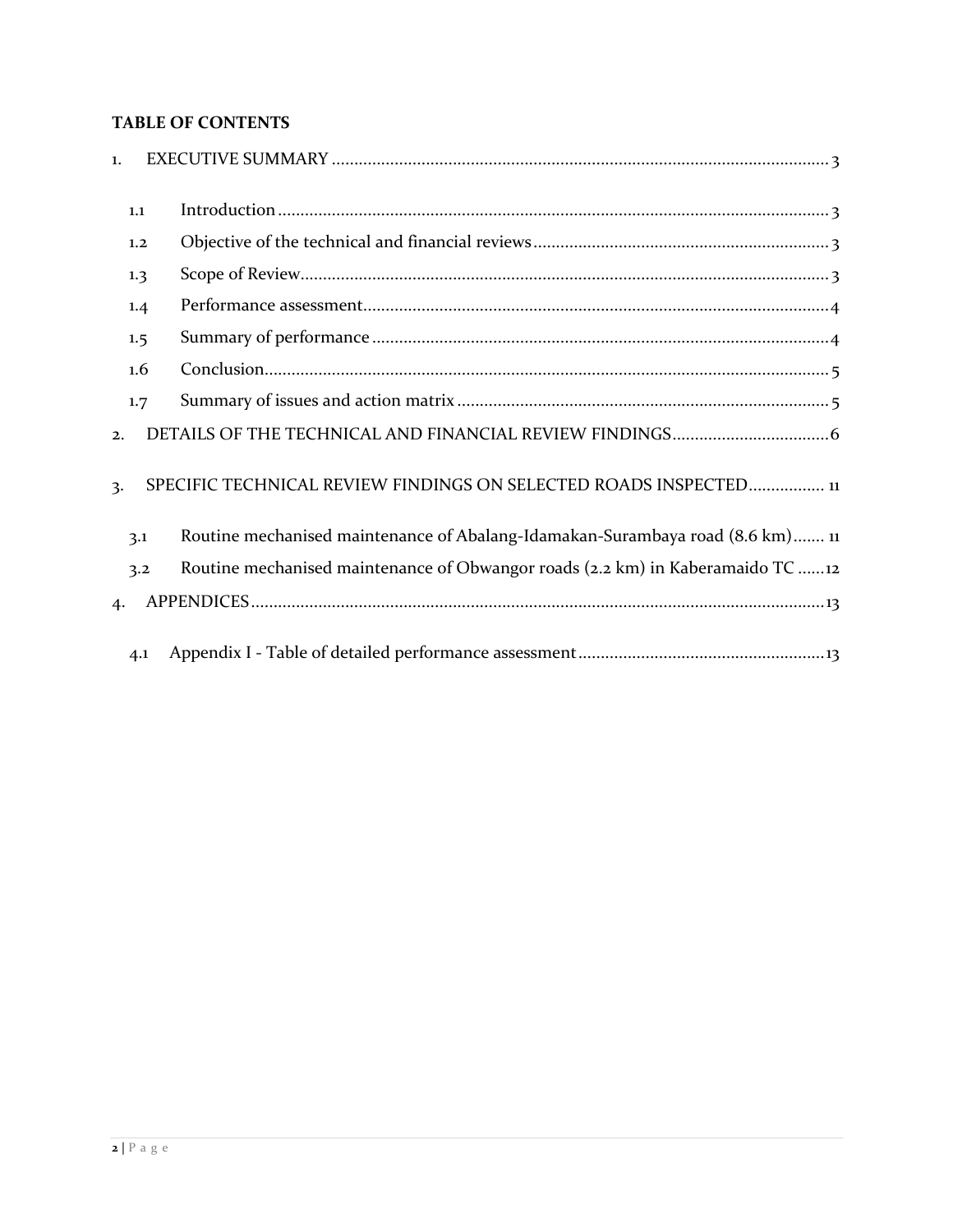## **REPORT ON THE TECHNICAL AND FINANCIAL REVIEW OF KABERAMAIDO DISTRICT LOCAL GOVERNMENT FOR THE FINANCIAL YEAR 2015-16**

## <span id="page-2-0"></span>**1. EXECUTIVE SUMMARY**

## <span id="page-2-1"></span>**1.1 Introduction**

The Uganda Road Fund Act 2008 established the Uganda Road Fund (URF) for the purpose of financing routine and periodic maintenance of public roads; to facilitate the delivery of road maintenance services; to provide for the management of the Fund; and for other related matters.

The objectives are:

- To finance the routine and periodic maintenance of public roads in Uganda;
- To ensure that public roads are maintained at all times; and
- To advise the Minister, in consultation with the Minister responsible for roads and the Minister responsible for local governments on; the preparation, efficient and effective implementation of the Annual Road Maintenance Programme; and the control of overloading of vehicles on public roads.

#### <span id="page-2-2"></span>**1.2 Objective of the technical and financial reviews**

The Uganda Road Fund performed a technical and financial review of road maintenance projects in Kaberamaido District for the period July 2015 to June 2016. The purpose of the review was to provide assurance to the URF Board that funds disbursed in the period under review were utilised in accordance with the provisions in the work plans, performance agreements and the URF Act. Furthermore, reviews aimed to verify that the use of such resources was efficient, effective and with due regard to economy and transparency.

The specific objectives of the review were:

- To establish financial propriety in management of URF funds;
- To establish the extent of compliance with laws, regulations, guidelines, performance agreements and work plans in fund management, procurement and program implementation;
- To determine the extent to which funded works and services were executed by Kaberamaido District; and
- To determine effectiveness of oversight and support organs such as District Roads Committee (DRC), Internal Audit on work plans and programs of Kaberamaido District.

## <span id="page-2-3"></span>**1.3 Scope of Review**

The review was carried out based on the relevant laws and regulations including but not limited to:

- a) The Uganda Road Fund Act 2008;
- b) The Public Finance Management Act 2015;
- c) The Public Procurement and Disposal of Public Assets Act 2003;
- d) The Internal Audit Manual of the Uganda Road Fund;
- e) The Finance and Accounting Manual of the Uganda Road Fund;
- f) One Year Road Maintenance Plans for FY2015/16;
- g) Performance agreements for FY2015/16; and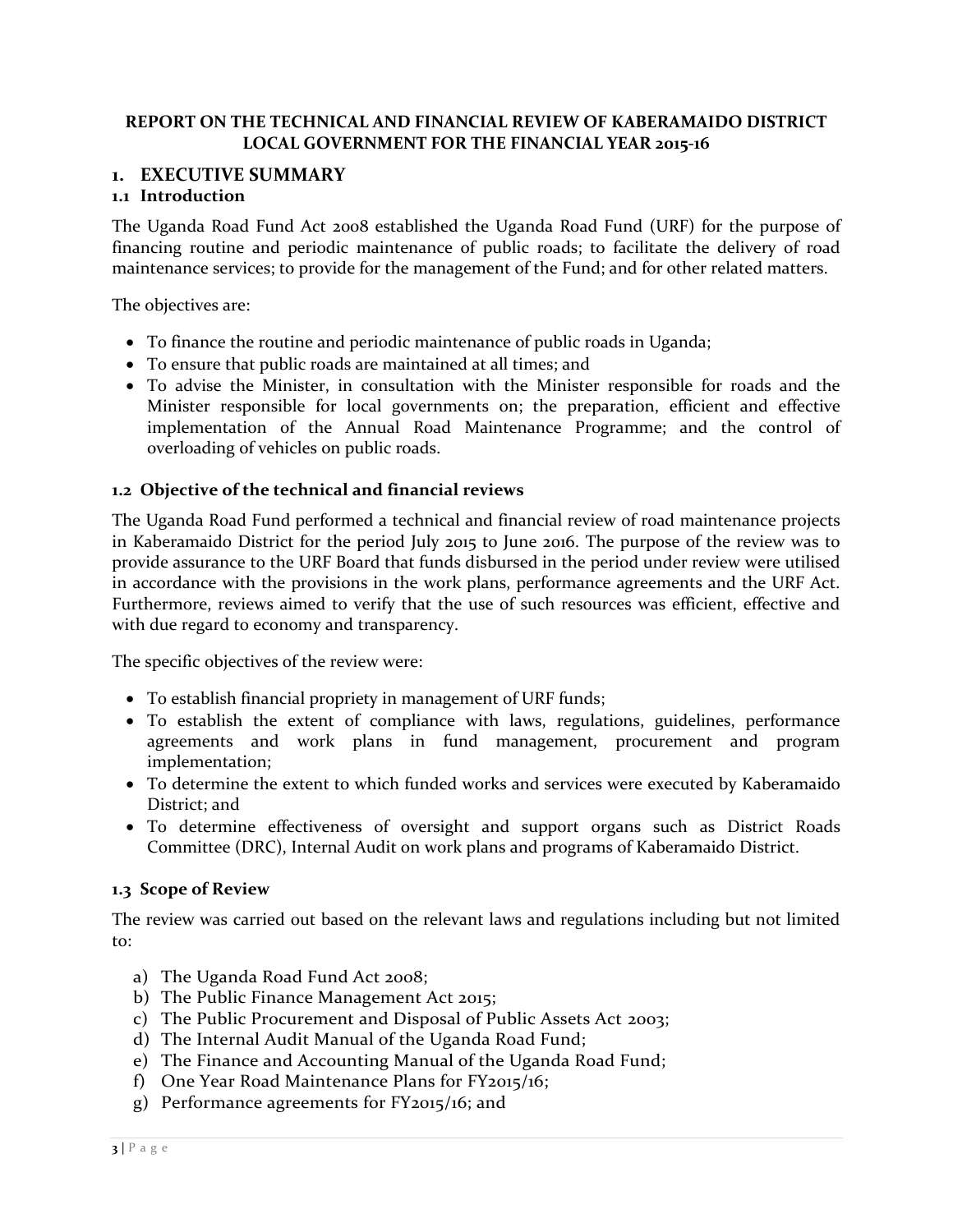h) Other standards of sound professional practice.

The budget of the District for the FY2015/16 was **UGX 565,996,650/=** which was planned to finance the activities summarised below in:

|                      | <b>Routine</b><br><b>Manual</b> | <b>Routine</b><br><b>Mechanised</b> | Periodic<br>Maintenance | <b>Mechanical</b><br>Imprest | <b>Other</b><br>Works | <b>Totals</b> |
|----------------------|---------------------------------|-------------------------------------|-------------------------|------------------------------|-----------------------|---------------|
| Kaberamaido District | 182,749,000<br>(360.15KM)       | 112,000,000<br>(16Km)               | $\Omega$                | 92,667,000                   | 15,092,040            | 402,508,040   |
| Kaberamaido TC       | 18,426,410<br>(16.8KM)          | 54,177,340<br>(5KM)                 | $\Omega$                | 16,000,000                   | 3,821,260             | 92,425,010    |
| Kaberamaido CARs     | 71,063,600<br>(159KM)           |                                     |                         |                              |                       | 71,063,600    |
| <b>Sub Total</b>     | 272,239,010                     | 166,177,340                         | $\bf{o}$                | 108,667,000                  | 18,913,300            | 565,996,650   |

## <span id="page-3-0"></span>**1.4 Performance assessment**

This report presents performance of the agency during the period, identifying the critical exceptions in governance, financial management, procurement, project implementation and reporting that need to be addressed. The agency was rated and scored in the various performance areas against a standard scale as defined below:

#### **Overall performance rating (%)**

| Unsatisfactory |
|----------------|
| Weak           |
| Adequate       |
| Good           |
|                |

The report also includes suggested recommendations and proposed way forward.

## <span id="page-3-1"></span>**1.5 Summary of performance**

The table below summarises the district performance in the various areas reviewed by the audit team. Details of the assessment are attached in Appendix 2.

|                |                                | Weight | <b>Aggregate</b> |
|----------------|--------------------------------|--------|------------------|
| No.            | <b>Performance Area</b>        |        | Score $(\%)$     |
| ı              | Planning and Budgeting         | 20     | 11               |
| $\mathcal{D}$  | <b>Procurement Processes</b>   | 8      | 00               |
| 3              | Project Management and Control | 30     | 11               |
| $\overline{4}$ | <b>Actual Works Done</b>       | 25     | 18               |
| 5              | Oversight                      | 10     | 07               |
| 6              | <b>Agency Capacity</b>         |        | 03               |
|                | Total                          | 100    | 50               |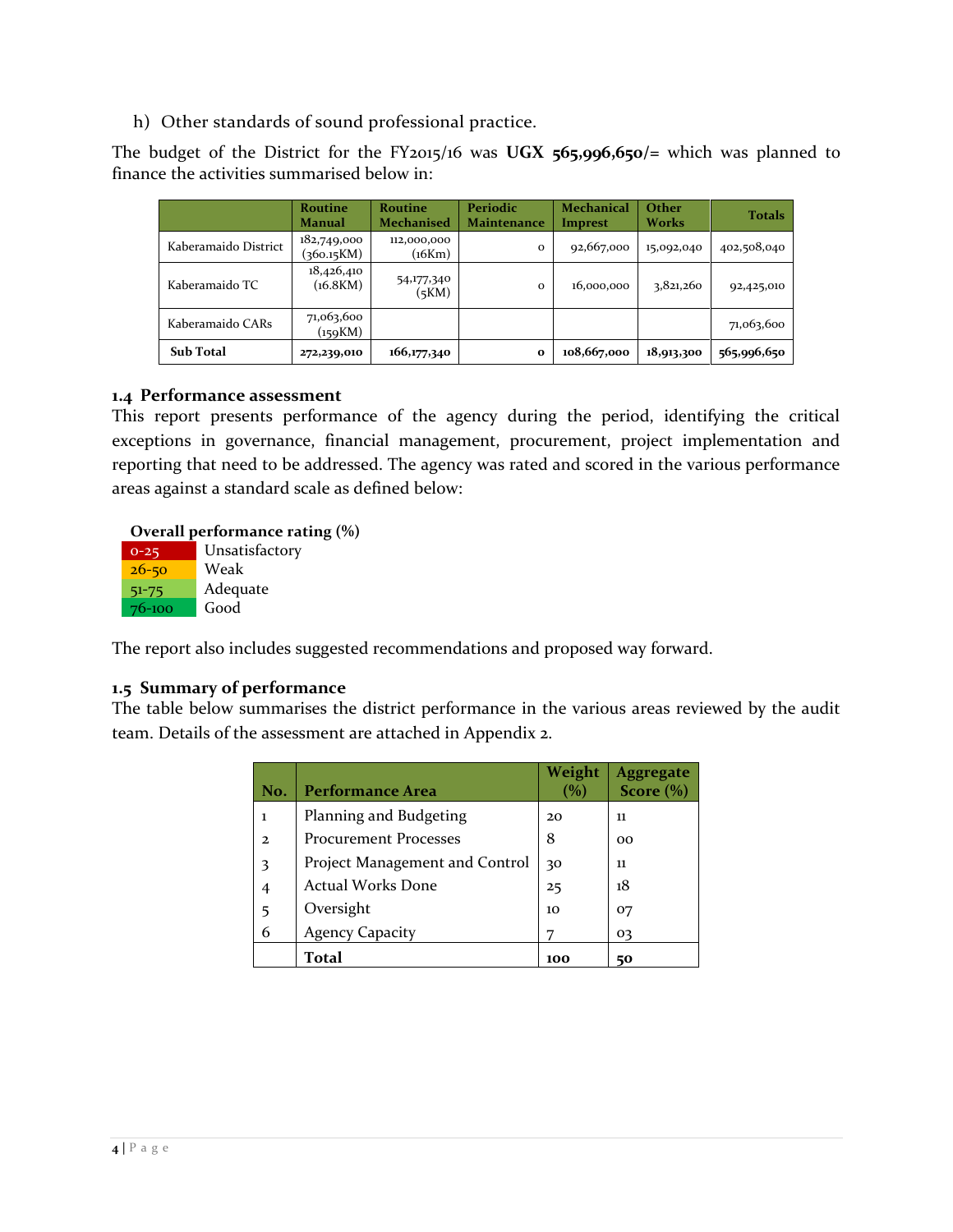## <span id="page-4-0"></span>**1.6 Conclusion**

Based on the evaluation of the function areas highlighted above, the performance of the district is rated at 50**%** which is **weak**. Management needs to put in place an appropriate action plan to address the issues noted and ensure effective utilisation of URF's funds and safeguard the assets of the district in future.

| <i><u><b>Issue</b></u></i> |                                                                                                                                                                                                                                                                                                                                                                                                                                        | <b>Action Required</b>                                                                                                                                                                                                                                                            |           | <b>Deadline</b>                                    |
|----------------------------|----------------------------------------------------------------------------------------------------------------------------------------------------------------------------------------------------------------------------------------------------------------------------------------------------------------------------------------------------------------------------------------------------------------------------------------|-----------------------------------------------------------------------------------------------------------------------------------------------------------------------------------------------------------------------------------------------------------------------------------|-----------|----------------------------------------------------|
|                            |                                                                                                                                                                                                                                                                                                                                                                                                                                        |                                                                                                                                                                                                                                                                                   | on<br>by  |                                                    |
| 1.                         | Deviation from engineering design and<br>implementation standards and practices:<br>Inadequate<br>quality<br>control<br>a.<br>procedures<br>Failure to install signage in the TC<br>b.<br>Inadequate compaction for culvert<br>C <sub>1</sub><br>backfill<br>d. Poor construction of splash aprons<br>for culvert end structures<br>Lack of independence during the<br>e.<br>of<br>financial<br>preparation<br>accountability reports. | · To conduct quality control tests for<br>construction materials used<br>· To install signage on all road projects<br>• Ensure compaction of earthworks<br>• Follow MoWT standards for road works<br>• To ensure independence during the<br>preparation of accountability reports | CAO       | Effective Q2<br>of FY 2016/17                      |
| 2.                         | Failure<br>maintain<br>records<br>to<br>and<br>information<br>for<br>the<br>following<br>key<br>functions and activities:<br>Records to track budget performance<br>a.<br>for projects<br>Non revision of the work plan<br>b.                                                                                                                                                                                                          | The district should maintain the requisite<br>records to enable tracking of funds and<br>implementation of projects                                                                                                                                                               | CAO       | Continuous                                         |
| 3.                         | Lack of functional grader                                                                                                                                                                                                                                                                                                                                                                                                              | Ensure that key road maintenance<br>equipment<br>are maintained in<br>good<br>condition                                                                                                                                                                                           | CAO       | Immediate                                          |
| 4.                         | Discrepancies<br>unit<br>is<br>rates<br>in<br>Kaberamaido TC                                                                                                                                                                                                                                                                                                                                                                           | Kaberamaido TC should align the unit<br>rates for implementation of road works to<br><b>URF</b><br>budgeting<br>the<br>and<br>planning<br>guidelines                                                                                                                              | <b>TC</b> | With effect<br>from Q2 of<br>FY2016/17             |
| 5.                         | Nugatory expenditure on capital projects<br>on Obwangor Road in the Kaberamaido<br><b>TC</b>                                                                                                                                                                                                                                                                                                                                           | Kaberamaido TC should ensure that road<br>funds are applied to maintenance projects<br>that are economically viable                                                                                                                                                               | <b>TC</b> | Continuous                                         |
| 6.                         | Lack of a unit rates schedule                                                                                                                                                                                                                                                                                                                                                                                                          | Derive unit rates for road maintenance<br>activities and draw up a schedule                                                                                                                                                                                                       | CAO       | With effect<br>from Q <sub>2</sub> of<br>FY2016/17 |
| 7.                         | Poor financial management records<br>Commingling of funds<br>without<br>a.<br>traceability to source                                                                                                                                                                                                                                                                                                                                   | To ensure proper financial management<br>procedures.                                                                                                                                                                                                                              | CAO       | By end of<br>December<br>2016                      |

## <span id="page-4-1"></span>**1.7 Summary of issues and action matrix**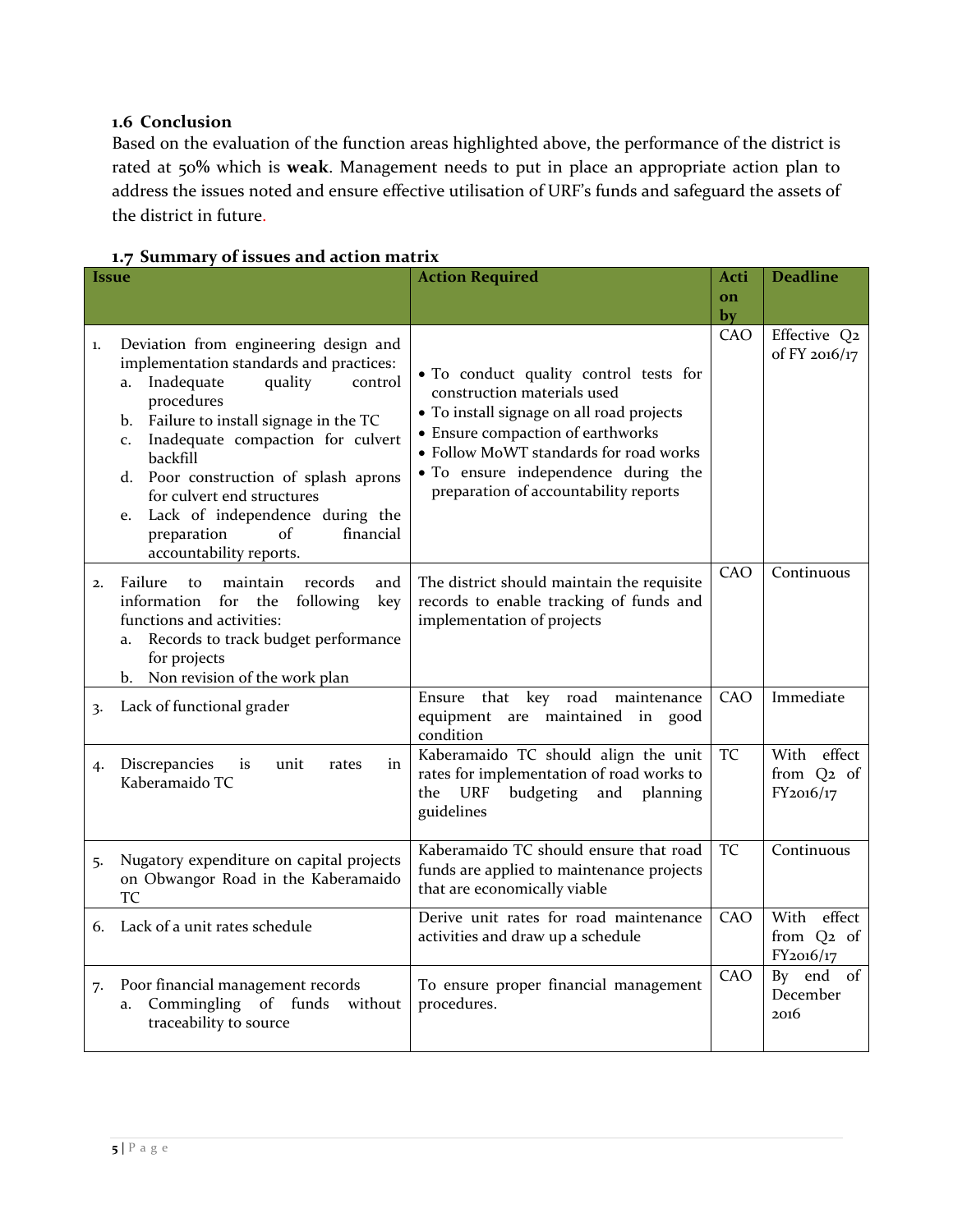<span id="page-5-0"></span>

| <b>AREA</b>                                                  |                                                                                                                                                                                                                                                                                                                                                                                                                                                                                                                                                                                                                                      | <b>STATEMENT OF CONDITION/FINDING</b>                                                                                                                                                                                    |                                                                                                                                                                                                                                                                                                                        |                                                                                                                                                                                    | <b>IMPLICATION</b>                                                                                                                                                                                                                                                                                                                                                                  | <b>RESPONSE</b>                                                                                                                        | <b>RECOMMENDATIONS</b>                                                                                                                |
|--------------------------------------------------------------|--------------------------------------------------------------------------------------------------------------------------------------------------------------------------------------------------------------------------------------------------------------------------------------------------------------------------------------------------------------------------------------------------------------------------------------------------------------------------------------------------------------------------------------------------------------------------------------------------------------------------------------|--------------------------------------------------------------------------------------------------------------------------------------------------------------------------------------------------------------------------|------------------------------------------------------------------------------------------------------------------------------------------------------------------------------------------------------------------------------------------------------------------------------------------------------------------------|------------------------------------------------------------------------------------------------------------------------------------------------------------------------------------|-------------------------------------------------------------------------------------------------------------------------------------------------------------------------------------------------------------------------------------------------------------------------------------------------------------------------------------------------------------------------------------|----------------------------------------------------------------------------------------------------------------------------------------|---------------------------------------------------------------------------------------------------------------------------------------|
| <b>PLANNIN</b><br><b>GAND</b><br><b>BUDGETI</b><br><b>NG</b> | $\checkmark$ Annual work plan for the FY2015/16<br>The annual work plan for the FY2015/16 was submitted to the<br>URF on the 17 <sup>th</sup> August 2015. However, the following<br>observations were noted:<br>o A schedule of unit rates for formulation of the annual<br>work plan where not availed.<br>o The work plan was not revised after the budget cut of<br>UGX 159,172,068M/=.<br><b>Budget performance monitoring</b><br>✓<br>The agency did not revise its work plan based on the actual<br>road maintenance funds received during the financial year<br>under review. As a consequence the review team was unable to |                                                                                                                                                                                                                          | Lack of a unit rates'<br>schedule makes assessment<br>of the reasonableness of<br>road maintenance costs<br>impossible<br>This makes the tracking of<br>performance<br>agency<br>difficult leading to poor<br>decision making.<br>Failure to update records<br>of budget and expenditure<br>in the vote books and work | Revision of work plan<br>require<br>timely<br>communication from                                                                                                                   | The districts should derive<br>unit rates to guide its<br>planning<br>and<br>project<br>implementation process and<br>attach it to the work plans<br>submitted to URF.<br>The annual work plan and<br>budget should regularly be<br>updated based on cash<br>communicated by<br>limits<br>URF.<br>The agency should regularly<br>update its work plan and<br>vote book based on the |                                                                                                                                        |                                                                                                                                       |
|                                                              | assess the budget performance. Although accountability<br>reports were submitted to URF, they had scanty information<br>which did not have a trail to the source records as indicated in<br>the table below.<br><b>Kaberamaido District</b><br><b>RMM</b><br><b>RMeM</b><br>PM<br>MI<br>Other Qualify works<br>CAR<br>Sub total<br>Kaberamaido Town<br>Council<br><b>RMM</b><br><b>RMeM</b><br>PM<br>MI<br>Other Qualify works<br>Sub total<br><b>Overall Total</b>                                                                                                                                                                  | <b>Budget</b><br>182,749,000<br>112,000,000<br>$\mathbf{o}$<br>92,667,000<br>15,092,040<br>71,063,600<br>473,571,640<br>18,426,410<br>54,177,340<br>$\mathbf{o}$<br>16,000,000<br>3,821,260<br>92,425,010<br>565,996,650 | <b>Actual</b><br>88,103,000<br>108,541,990<br>$\mathbf{o}$<br>52,400,000<br>22,434,000<br>71,056,720<br>342,535,710<br>17,976,100<br>32,027,900<br>$\mathbf{o}$<br>9,047,510<br>3,498,000<br>62,549,510<br>405,085,220                                                                                                 | Variance<br>94,646,000<br>3,458,010<br>$\Omega$<br>40,267,000<br>(7,341,960)<br>6,880<br>131,035,930<br>450,310<br>22,149,440<br>6,952,490<br>323,260<br>29,875,500<br>160,911,430 | plan based on the actual<br>funds received prohibits<br>tracking of performance.                                                                                                                                                                                                                                                                                                    | the URF about changes<br>in<br>the<br>budget.<br>Therefore, the District<br>can only identify these<br>gaps at the close of the<br>FY. | actual funds received so that<br>tracking<br>performance<br>against budget is possible<br>and guide the decision<br>making processes. |

# **2. DETAILS OF THE TECHNICAL AND FINANCIAL REVIEW FINDINGS**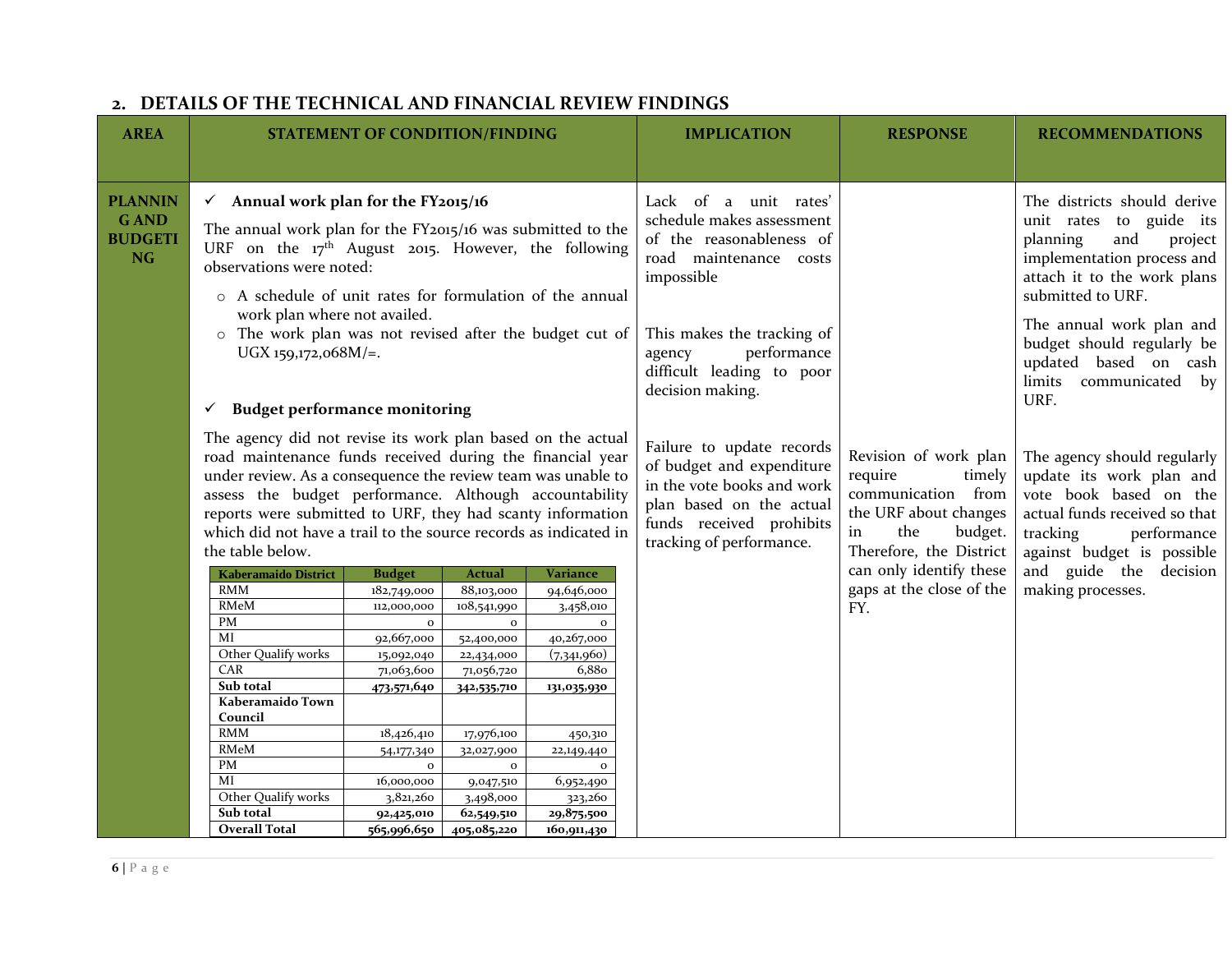| <b>AREA</b>                                                                        | <b>STATEMENT OF CONDITION/FINDING</b>                                                                                                                                                                                                                                                                                                                                                                                                                                                                                                                                                                                                                                                                                                                                                                                                                                                            | <b>IMPLICATION</b>                                                                                                                                                                                                                                                          | <b>RESPONSE</b>                                                                                                                                                                                 | <b>RECOMMENDATIONS</b>                                                                                                                                                                              |
|------------------------------------------------------------------------------------|--------------------------------------------------------------------------------------------------------------------------------------------------------------------------------------------------------------------------------------------------------------------------------------------------------------------------------------------------------------------------------------------------------------------------------------------------------------------------------------------------------------------------------------------------------------------------------------------------------------------------------------------------------------------------------------------------------------------------------------------------------------------------------------------------------------------------------------------------------------------------------------------------|-----------------------------------------------------------------------------------------------------------------------------------------------------------------------------------------------------------------------------------------------------------------------------|-------------------------------------------------------------------------------------------------------------------------------------------------------------------------------------------------|-----------------------------------------------------------------------------------------------------------------------------------------------------------------------------------------------------|
| <b>PROCUR</b><br><b>EMENT</b><br>OF<br><b>SUPPLIES</b>                             |                                                                                                                                                                                                                                                                                                                                                                                                                                                                                                                                                                                                                                                                                                                                                                                                                                                                                                  |                                                                                                                                                                                                                                                                             |                                                                                                                                                                                                 |                                                                                                                                                                                                     |
| <b>PROJECT</b><br><b>MANAGE</b><br><b>MENT</b><br><b>AND</b><br><b>CONTRO</b><br>L | $\checkmark$ Lack of quality and cost control records<br>Clause $9$ (e) of the performance agreements stipulates that the<br>designated agencies must ensure that all maintenance works<br>are conducted in accordance with quality standards.<br>Kaberamaido DLG failed to implement adequate quality and<br>cost control procedures. For example, there were no records of<br>quality tests conducted on materials utilised for the<br>construction works and neither was there any record of quality<br>tests conducted during project implementation.<br>Project management documentation<br>✓<br>Kaberamaido DLG maintains some project monitoring reports.<br>However, there are key documents that were not maintained by<br>the agency such as project specific progress reports and<br>measurement of actual works done at completion (final<br>accounts) for the implemented projects. | • Value<br>for<br>money<br>cannot be ascertained<br>due to lack of records<br>and uncertainty on the<br>quality of materials<br>used.<br>• There is poor project<br>implementation<br>control.<br>• There is a possibility of<br>misuse of funds and<br>poor accountability | The District tried to<br>source for the service<br>provider of material<br>testing and filed to<br>attract any. However,<br>the agency shall carry<br>this out directly in the<br>going forward | All<br>works<br>should<br>be<br>executed in accordance with<br>acceptable<br>standards<br>$\mathbf{in}$<br>relation<br>design,<br>to<br>documentation and testing<br>suitability of materials used. |
|                                                                                    | Discrepancies in unit rates used in Kaberamaido TC<br>$\checkmark$<br>Section 26 of the URF Budgeting Guidelines gives tabulated<br>estimates of unit rates various road maintenance activities.<br>From this, the upper limit for routine mechanised maintenance<br>is expected to be UGX 2.28M/= per km maintained.<br>Therefore the routine mechanised maintenance of Obwangor<br>roads (2.2km) should have cost on average UGX $5M$ = and not<br>the $39M$ /= presented by the sub-agency.                                                                                                                                                                                                                                                                                                                                                                                                   | There is a risk that funds<br>were utilised for activities<br>outside the work plan.                                                                                                                                                                                        | The equipment used<br>for<br>project<br>implementation were<br>hired and therefore<br>could not work within<br>the URF estimates of<br>force account<br>that<br>owned<br>assume<br>equipment    | Kaberamaido<br>TC should<br>align the unit rates used to<br>those in the URF planning<br>and budgeting guide.                                                                                       |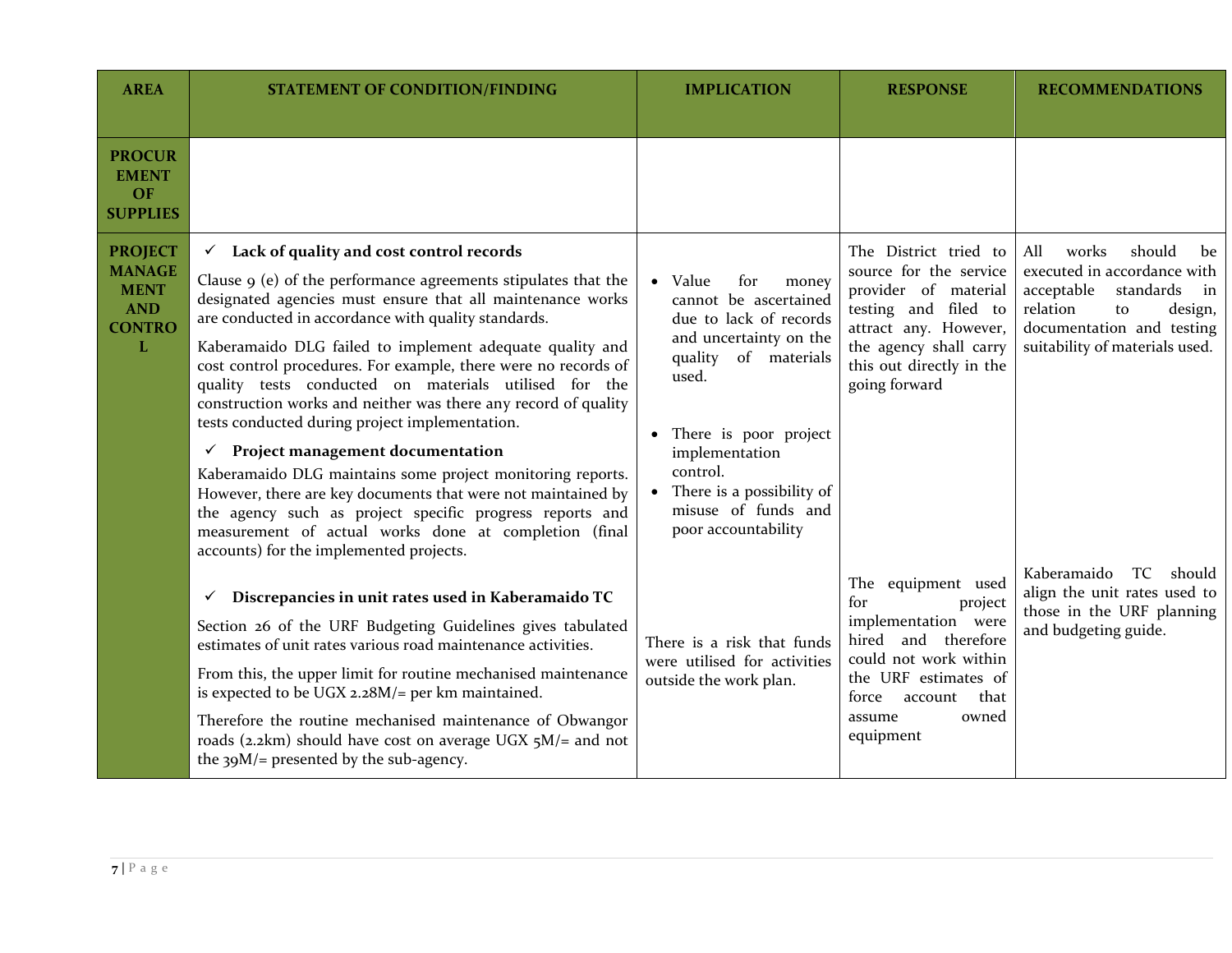| <b>AREA</b>                                                                              | <b>STATEMENT OF CONDITION/FINDING</b>                                                                                                                                                                                                                                                                                                                                                                                                                                                                                                                                                                                                                                                                                                                                                                                                                                                                                                                                                                                                                                                                                                                              | <b>IMPLICATION</b>                                                                                                                                                                                                                                                                                      | <b>RESPONSE</b>                                                                                                                                                                                                                                                                                                                                                                                                                                           | <b>RECOMMENDATIONS</b>                                                                                                                                                                                                                                                                                                                                                                                                        |
|------------------------------------------------------------------------------------------|--------------------------------------------------------------------------------------------------------------------------------------------------------------------------------------------------------------------------------------------------------------------------------------------------------------------------------------------------------------------------------------------------------------------------------------------------------------------------------------------------------------------------------------------------------------------------------------------------------------------------------------------------------------------------------------------------------------------------------------------------------------------------------------------------------------------------------------------------------------------------------------------------------------------------------------------------------------------------------------------------------------------------------------------------------------------------------------------------------------------------------------------------------------------|---------------------------------------------------------------------------------------------------------------------------------------------------------------------------------------------------------------------------------------------------------------------------------------------------------|-----------------------------------------------------------------------------------------------------------------------------------------------------------------------------------------------------------------------------------------------------------------------------------------------------------------------------------------------------------------------------------------------------------------------------------------------------------|-------------------------------------------------------------------------------------------------------------------------------------------------------------------------------------------------------------------------------------------------------------------------------------------------------------------------------------------------------------------------------------------------------------------------------|
| <b>FINANCI</b><br>AL<br><b>MANAGE</b><br><b>MENT</b><br><b>RECORD</b><br>S               | Discrepancies in accountability records and reports<br>$\checkmark$<br><b>Section <math>5</math> (b)</b> (i) of the performance agreement requires<br>the DA to provide comprehensive and satisfactory<br>accountability reports for the funds disbursed in a form<br>prescribed by URF. A review of the accountability records<br>revealed the following:<br>The financial accountability reports were prepared and<br>$\circ$<br>signed off by the District Engineer and not the Head of<br>Finance. This undermines independence of functions<br>in financial and technical management.<br>A comparison of the total expenditure recorded in the<br>$\circ$<br>accountability reports ( $UGX_4o_5,o8_5,o2o/=$ ) against the<br>during<br>actual<br>release<br>the<br>financial<br>year<br>revealed<br>$(UGX406, 824, 582/=)$<br>variance<br>of<br>a<br>$UGX1,739,362/=.$<br><b>Commingling of funds</b><br>✓<br>The district operates one bank account and cashbook and<br>expenditure is incurred for different projects without<br>traceability to the funding source. As a result, expenditure<br>from the account lacks traceability to the funding source. | This<br>undermines<br>of<br>independence<br>functions in financial<br>technical<br>and<br>management.<br>of<br>Submission<br>inaccurate<br>reports<br>misrepresents<br>actual<br>performance<br>of the<br>district.<br>There is a risk of diversion<br>of funds to other projects<br>without detection. | The independence for<br>the<br>financial<br>accountability report<br>should be well defined<br>by the URF template<br>provided<br>give<br>to<br>provision for the CFO<br>to sign.<br>Government policy is<br>such<br>that<br>all<br>departments<br>run<br>a<br>single<br>account.<br>Therefore<br>works<br>department uses one<br>account.<br>Revenue<br>control<br>accounts/ledgers<br>are<br>going to be introduce<br>each<br>for<br>funding<br>source. | Accounting officer should<br>explain the anomalies.<br>Accountability reports<br>of the district should be<br>reviewed<br>and<br>resubmitted to the URF.<br>Financial accountability<br>$\bullet$<br>should<br>reports<br>be<br>prepared and signed off<br>by the Head of Finance.<br>Kaberamaido District Local<br>Government should always<br>reconcile URF expenditure<br>recorded in the cash book<br>on a monthly basis. |
| <b>EVALUAT</b><br><b>ION OF</b><br><b>PROJECT</b><br>S.<br><b>IMPLEME</b><br><b>NTED</b> | $\checkmark$ Physical inspection of projects<br>Clause 9 (k) of the performance agreements required<br>Kaberamaido DLG to install appropriate signage at the<br>beginning and end of every road on all road works under URF<br>funding. The signage should show road name, funder, financial<br>year, length of the road, activity being undertaken and the road<br>management type. Kaberamaido TC did not install any signage<br>on all the district roads that were inspected.<br>Clause $\varphi$ (e) of the performance agreements stipulates that the                                                                                                                                                                                                                                                                                                                                                                                                                                                                                                                                                                                                        | This<br>implies<br>lack of<br>compliance with guidelines<br>and<br>performance<br>agreements.<br>Failure to follow standard                                                                                                                                                                             | All projects for FY<br>$2016/17$ will have road<br>information signage.                                                                                                                                                                                                                                                                                                                                                                                   | Kaberamaido<br>TC should<br>place signage on all major<br>projects as<br>$\mathbf{a}$<br>standard<br>practice.<br>The agency should follow                                                                                                                                                                                                                                                                                    |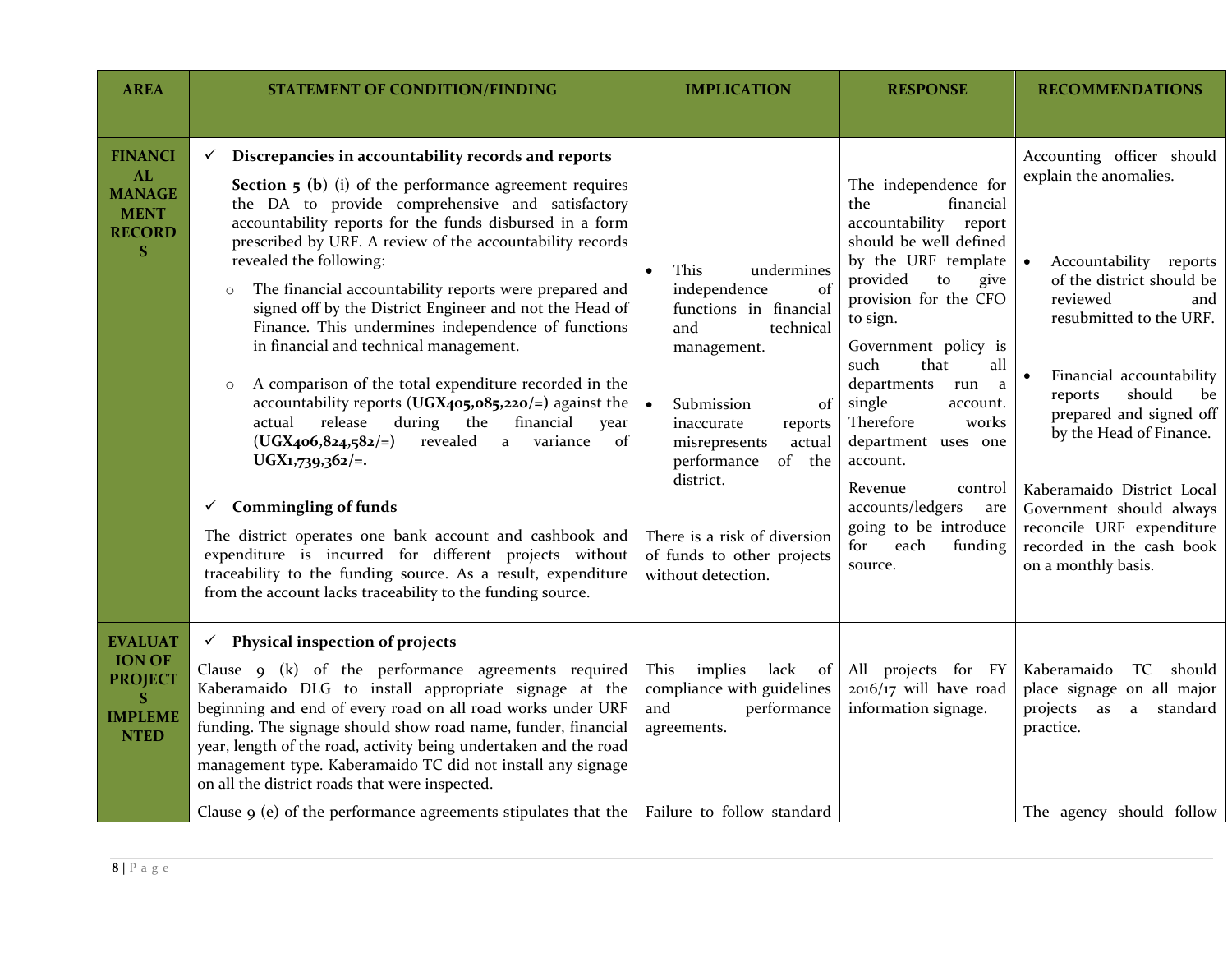| <b>AREA</b>                 | <b>STATEMENT OF CONDITION/FINDING</b>                                                                                                                                                                                                                                                                                                                                                                                                                                                                                                                    | <b>IMPLICATION</b>                                                                                                                                                                                     | <b>RESPONSE</b>                                                                                                                                                                                                                                                         | <b>RECOMMENDATIONS</b>                                                                                                                    |
|-----------------------------|----------------------------------------------------------------------------------------------------------------------------------------------------------------------------------------------------------------------------------------------------------------------------------------------------------------------------------------------------------------------------------------------------------------------------------------------------------------------------------------------------------------------------------------------------------|--------------------------------------------------------------------------------------------------------------------------------------------------------------------------------------------------------|-------------------------------------------------------------------------------------------------------------------------------------------------------------------------------------------------------------------------------------------------------------------------|-------------------------------------------------------------------------------------------------------------------------------------------|
|                             | designated agencies must ensure that all maintenance works<br>are conducted in accordance with the relevant quality<br>standards. Field inspections revealed that;<br>Backfill for culvert installations was undertaken with<br>$\circ$<br>inadequate or no compaction leading to loss of<br>material,<br>Culvert crossing installed along Abalang-Idamakan-<br>$\circ$<br>Surambaya road were built with poor splash aprons,<br>and<br>Culvert installations in swamps along Abalang-<br>$\circ$<br>Idamakan-Surambaya road require more fill material. | practices means value for<br>money<br>cannot<br>be<br>guaranteed<br>due<br>to<br>substandard output.<br>Risk of extended damage<br>on the road asset value<br>hence<br>increased<br>maintenance costs. | The<br>District<br>lacks<br>adequate<br>equipment<br>fleet<br>to<br>undertake<br>compaction<br>$\sigma$<br>earthworks.<br>Construction practices<br>for culvert installation<br>shall<br>be<br>improved<br>forward<br>by<br>going<br>identifying<br>experienced masons. | the MoWT standards as a<br>guide<br>for<br>project<br>implementation                                                                      |
|                             | $\checkmark$ Nugatory expenditure<br>Kaberamaido TC used UGX 39M/= from URF to open new<br>network of Obwangor roads (2.2km) which was not<br>maintenance of the existing network. In addition, field<br>inspections showed that the new roads were not serving<br>vehicular traffic and were covered by heavy vegetation making<br>it an uneconomical investment and hence nugatory<br>expenditure.                                                                                                                                                     | Non-compliance with the<br>performance agreement<br>There is a risk that no<br>value for money was got<br>during implementation of<br>projects.                                                        | Obwangor<br>street<br>existed in the past.<br>However during the<br>it<br>was<br>war<br>not<br>this<br>maintained and<br>turned it bushy and<br>affected<br>service<br>delivery within Ararak<br>cell. Hence the TC had<br>to reinstate the street.                     | Kaberamaido<br>TC should<br>ensure that road funds are<br>applied<br>to<br>maintenance<br>projects<br>that<br>are<br>economically viable. |
| <b>OVERSIG</b><br><b>HT</b> | $\checkmark$ Oversight on URF projects<br>Section 10(b) of the Performance agreements requires the DA to<br>grant URF access to internal audit reports and DRC activities<br>for the period under review. The team reviewed the internal<br>audit reports and DRC minutes for the period under review and<br>noted adequate oversight on URF projects.                                                                                                                                                                                                   | Adequate monitoring for<br>road<br>maintenance<br>programs                                                                                                                                             | Noted with thanks                                                                                                                                                                                                                                                       | Keep it up                                                                                                                                |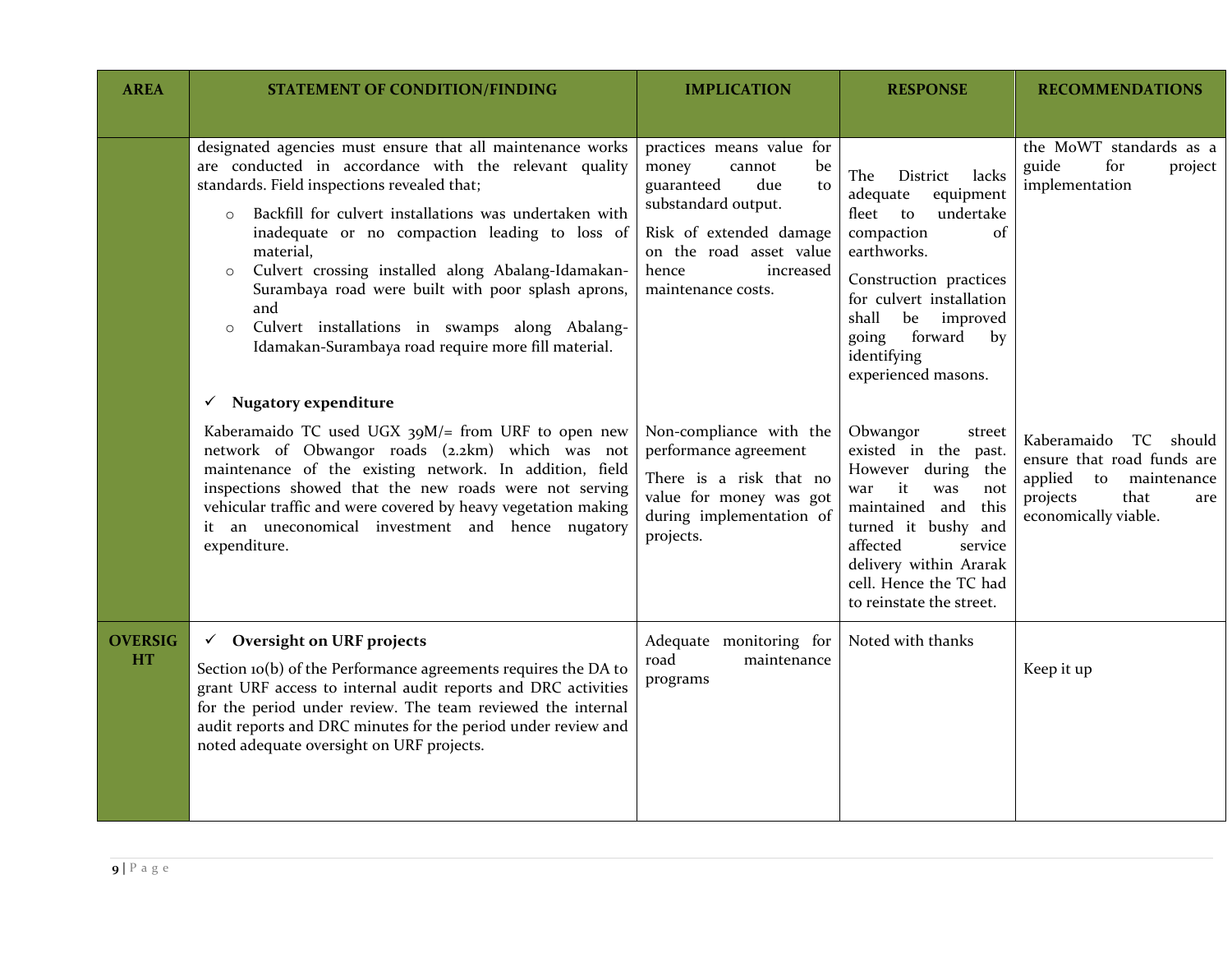| <b>AREA</b>    | <b>STATEMENT OF CONDITION/FINDING</b>                                                                                                          | <b>IMPLICATION</b>                                                                                    | <b>RESPONSE</b>                                                                                                                                                                                                   | <b>RECOMMENDATIONS</b>                                                                                                                                                             |
|----------------|------------------------------------------------------------------------------------------------------------------------------------------------|-------------------------------------------------------------------------------------------------------|-------------------------------------------------------------------------------------------------------------------------------------------------------------------------------------------------------------------|------------------------------------------------------------------------------------------------------------------------------------------------------------------------------------|
|                |                                                                                                                                                |                                                                                                       |                                                                                                                                                                                                                   |                                                                                                                                                                                    |
| <b>CAPACIT</b> | $\checkmark$ Capacity to implement projects<br>Kaberamaido DLG had a broken down grader and service field<br>truck for a duration of 6 months. | This reduces Kaberamaido<br>DLG's ability to properly  <br>implement<br>road<br>maintenance programs. | repair and the repair<br>works<br>have<br>awaiting<br>completed<br>However,<br>payment.<br>URF is yet to release<br>Q <sub>2</sub> mechanical imprest<br>for the agency to clear<br>outstanding<br>the<br>amounts | The grader engine was   Kaberamaido DLG should<br>taken to FAW for ensure that it has all its key<br>equipment<br>for<br>road<br>been   maintenance in good shape<br>at all times. |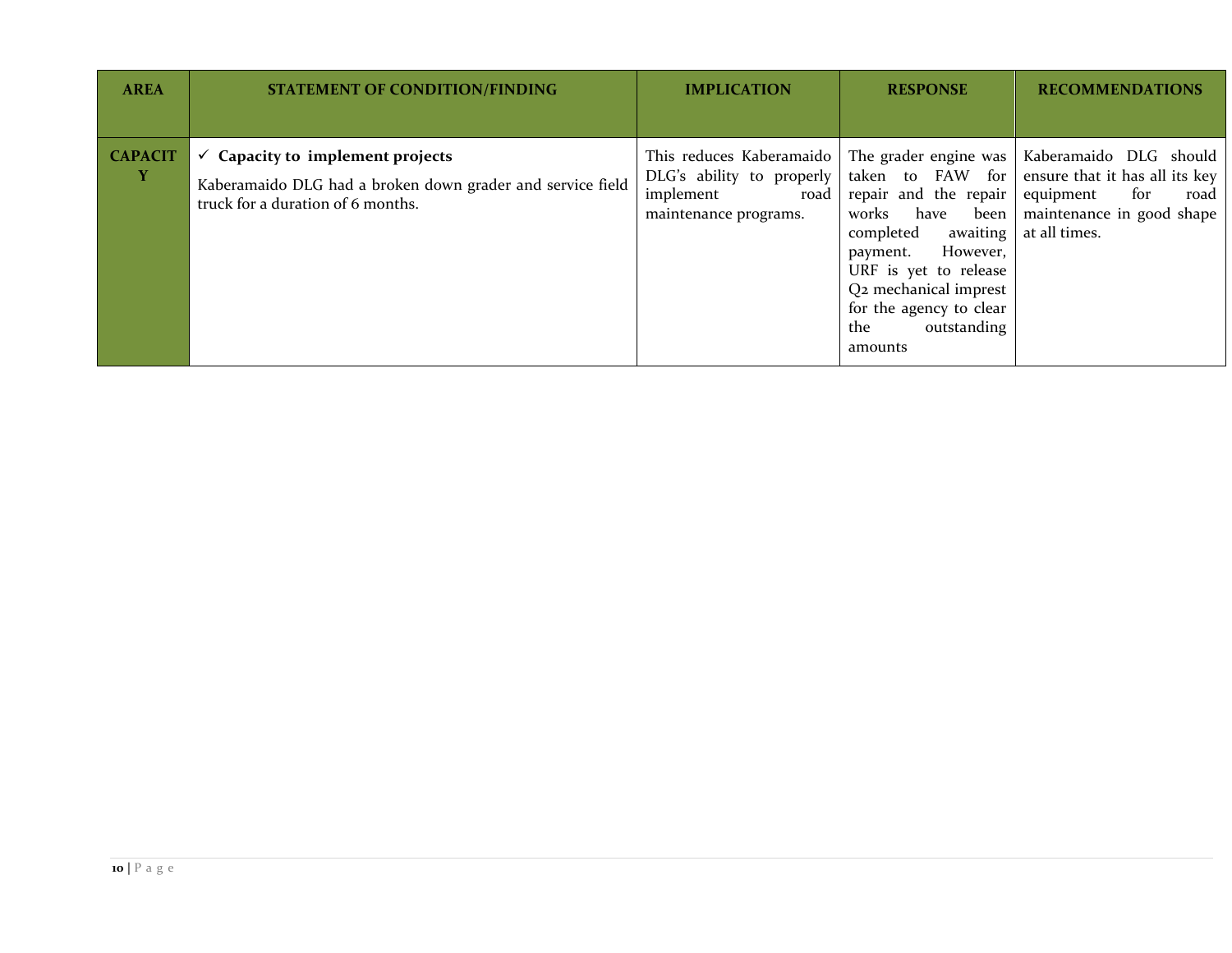# <span id="page-10-0"></span>**3. SPECIFIC TECHNICAL REVIEW FINDINGS ON SELECTED ROADS INSPECTED**

## <span id="page-10-1"></span>**3.1 Routine mechanised maintenance of Abalang-Idamakan-Surambaya road (8.6 km)**

| Planned amount (UGX)                     | $112,000,000/=$                |  |  |  |
|------------------------------------------|--------------------------------|--|--|--|
| <b>Actual sum (UGX)</b>                  | Not on file                    |  |  |  |
| Variance                                 | N/A                            |  |  |  |
| <b>Start date</b>                        | Not on file                    |  |  |  |
| <b>Completion date</b>                   | Not on file                    |  |  |  |
| Management type                          | Force Account                  |  |  |  |
| <b>Supervisor</b>                        | <b>District Engineer</b>       |  |  |  |
| <b>Activity done</b>                     | Routine mechanised maintenance |  |  |  |
| <b>Project Description and Condition</b> |                                |  |  |  |

The project is an 8.6 km unpaved district road with a 7.5m wide and 5.4m roadway and carriageways respectively.

The road received routine mechanised maintenance by reshaping, spot gravelling (15km) and major drainage improvements via culvert installations (15 lines of 7m-wide 600mm and 900mm diam.) estimated to cost UGX 112M/=.

At the time of the review, the road was at a good service level and motorable throughout.

#### **Review Findings**

- The gravel utilised on the project was not tested for quality assurance,
- Lack of project final account to show actual expenditure and works undertaken,
- Installed culverts lacked inspection certificates,
- The length of the road was wrongly reported as 10.4km against the actual measurement of 8.6km,
- Poorly constructed splash apron on cross culverts, and
- Inadequate culvert backfill and compaction.

## **Photographs from field inspection of Abalang-Idamakan-Surambaya road (8.6 km)**



Ch. 0+000: Project profile board Ch. 1+100: Gravelled section



Ch. 4+500: Multiple culvert installations in swamp crossing. More fill material is required



Ch. 8+200: Multiple culvert installations in swamp crossing. Embankments require protection by installation of gabion walls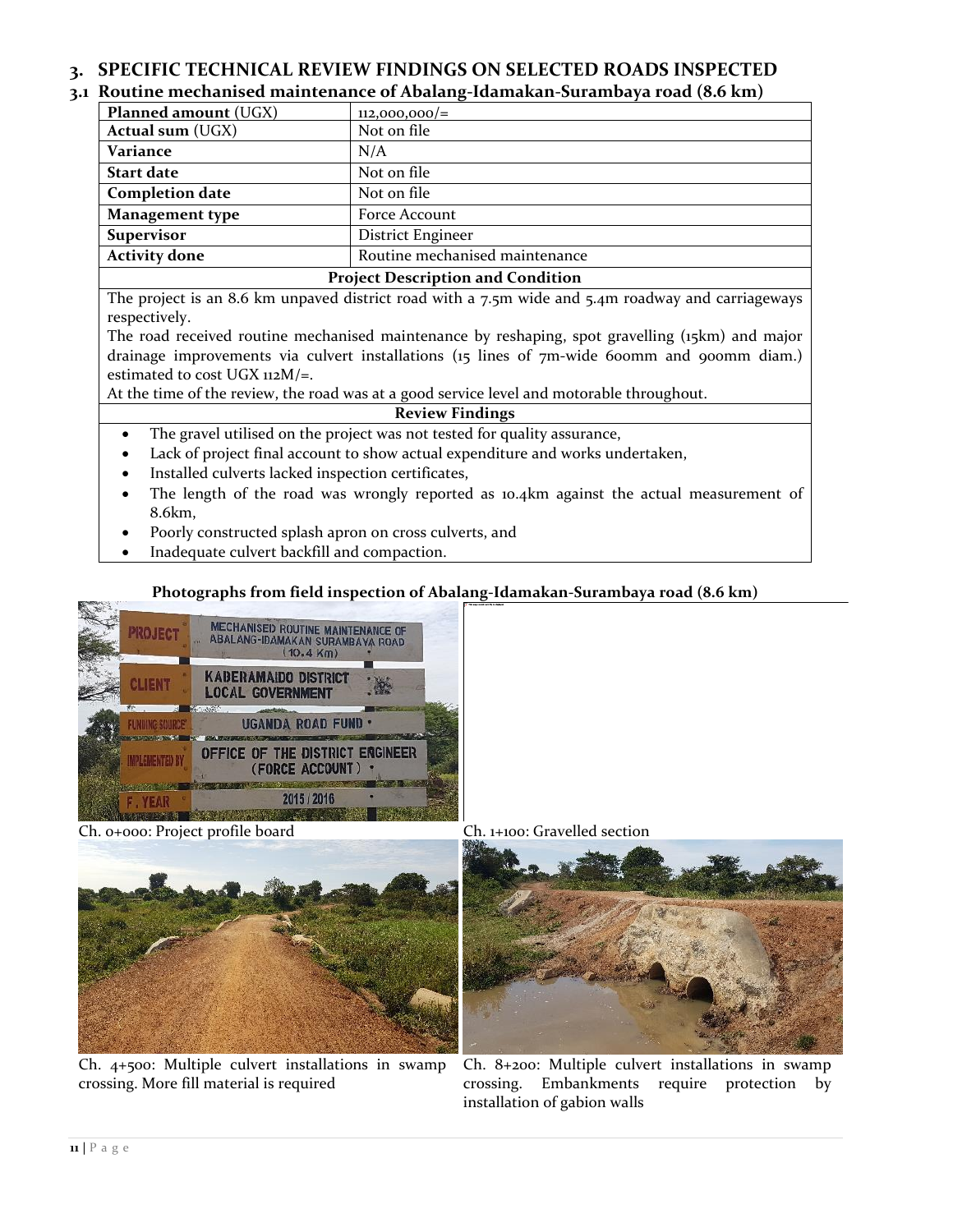## <span id="page-11-0"></span>**3.2 Routine mechanised maintenance of Obwangor roads (2.2 km) in Kaberamaido TC**

| Planned amount (UGX)                     | $39,069,720/=$                 |  |
|------------------------------------------|--------------------------------|--|
| <b>Actual sum (UGX)</b>                  | Not on record                  |  |
| Variance (UGX)                           | N/A                            |  |
| <b>Start date</b>                        | Not on file                    |  |
| <b>Completion date</b>                   | Not on file                    |  |
| <b>Management type</b>                   | Force Account                  |  |
| <b>Supervisor</b>                        | Town Engineer                  |  |
| <b>Activity done</b>                     | Routine mechanised maintenance |  |
| <b>Project Description and Condition</b> |                                |  |

The project is a collection of unpaved town council roads that collectively measure 2.2km in length and on average 5.5m width.

The roads received periodic maintenance by reshaping, and widening estimated to cost UGX  $39M/\text{=}$ . At the time of the review, the roads were at a fair service level. It had overly grown vegetation.

#### **Review Findings**

- Lack of project final account to show actual expenditure and works undertaken,
- Lack of project information boards,
- Relatively high rate for routine mechanised maintenance,
- Lack of routine manual maintenance,
- The project had no vehicular traffic hence had to justify the UGX 39M/= investment, and
- As new roads, they were not maintenance projects and hence not legible for URF funding.

**Photographs from field inspection of Obwangor roads (2.2 km) in Kaberamaido TC**





Opened section of the road Narrow carriageway due to lack of vehicular traffic and RMM



Overly grown vegetation along Obwangor road